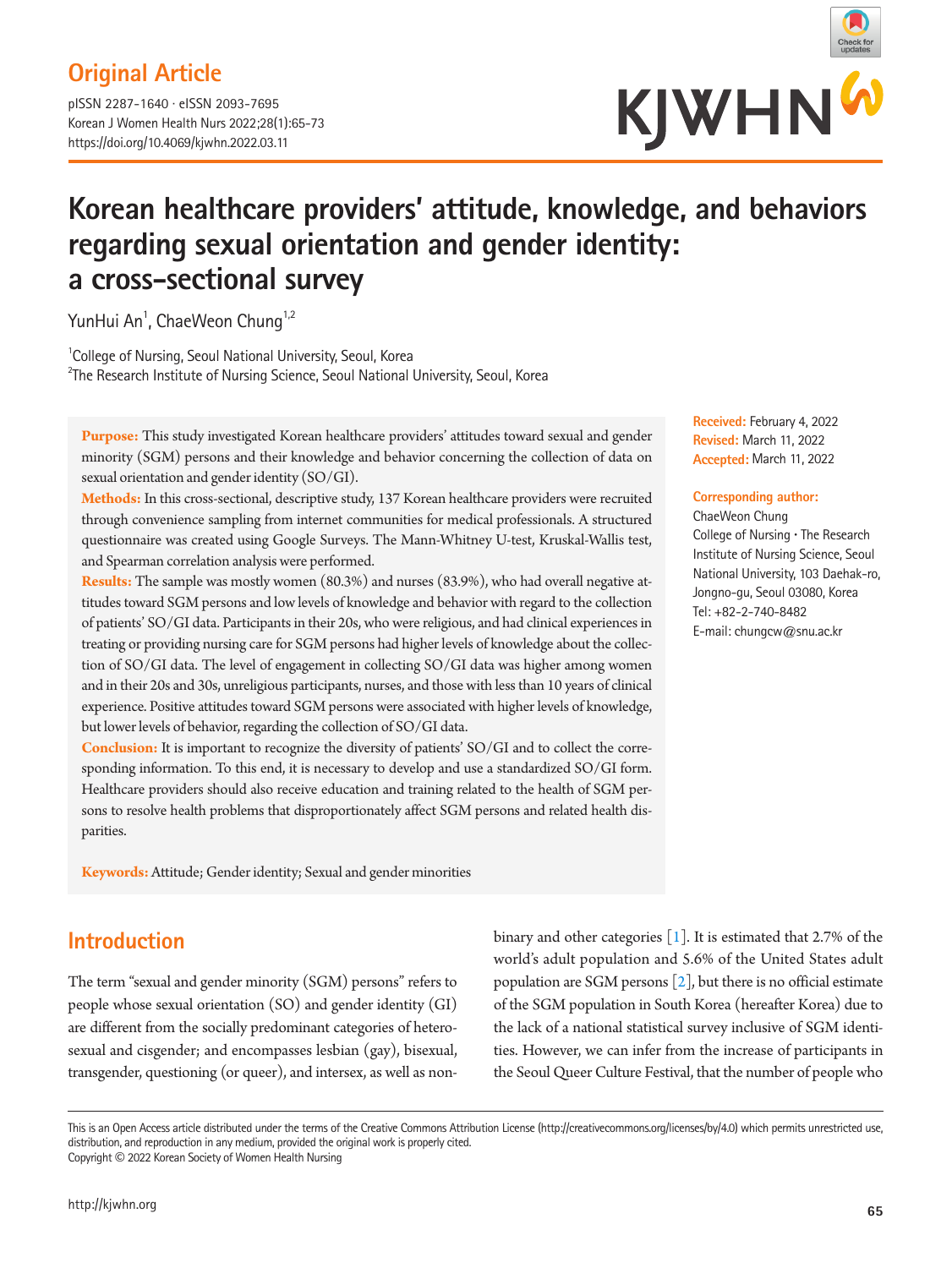### **Summary statement**

#### • **What is already known about this topic?**

Research on the importance of sexual orientation and gender identity (SO/GI) data collection and awareness of sexual and gender minority (SGM) persons among healthcare providers is increasing in international studies, but there are few studies in Korea.

#### • **What this paper adds**

The healthcare providers who participated in this study had overall negative attitudes toward SGM persons and low levels of knowledge and behavior with regard to documentation of their patients' SO/GI.

#### • **Implications for practice, education, and/or policy**

Healthcare providers should be aware that their patients can have various SO/GI and make efforts to address their unique health problems. It is necessary to include education and training related to the health of SGM persons in the regular curricula in Korea.

identify as SGM persons is growing in Korea. This annual festival for SGM Korean had 70 participants in its first year in 2000, which swelled to 70,000 in 2019 [\[3](#page-7-2)].

A minority group can be defined based on "the presence or absence of prejudice and discrimination" directed toward physical and cultural characteristics, rather than sheer numerical size  $[4]$  $[4]$ . Demonstrating a stable heterosexual GI through marriage to a person of the opposite gender is rewarded with social status and acceptance, whereas patterns of human sexuality other than heterosexuality are considered "exceptional" and can be perceived as a problem that is the target of controversy and hatred  $\lceil 5 \rceil$ . As a result, SGM persons face stressful experiences as a result of concealing their GI to varying extents and often suffer from discrimination and harassment  $\lceil 6 \rceil$ . Furthermore, they are more vulnerable to psychological problems such as depression, anxiety, and suicide attempts, and have higher rates of alcohol and drug abuse [\[7](#page-7-6)], which lead to an increased risk of cardiovascular disease [\[8](#page-7-7)]. In particular, SGM Koreans were reported to have an economic burden for hormone therapy or sex reassignment surgery which were not reimbursed by Korea's national health insurance system. In addition, negative perceptions toward SGM persons among Korean healthcare providers and their lack of experience in treating SGM persons have been reported as barriers that limit access to medical services among SGM individuals [\[9\]](#page-7-8).

Information on SO/GI is useful for healthcare providers to identify health problems specific to SGM persons; and therefore, it is beneficial to collect data on SO/GI in the clinical context  $[1]$  $[1]$ . For example, a previous study of the United States found that lesbian women were more likely to abuse alcohol, be obese, or have a stroke (prevalence ratio [PR], 1.2–1.96) than heterosexual women; and gay men had a higher risk of hypertension and heart

disease than heterosexual men (PR, 1.2–1.3) [\[10](#page-7-9)]. In addition, the risk of binge eating was 12.5 times higher in gay and bisexual boys and three times higher in lesbian and bisexual girls than in their heterosexual counterparts in the United Kingdom  $[11]$ . Furthermore, human immunodeficiency virus infection, genital warts, and contact dermatitis were prevalent in gay and bisexual men [\[12](#page-7-11)]. Thus, SO and GI seem to be associated with disproportionate vulnerability to and risks for various health problems.

Nevertheless, many social environments such as hatred and discrimination are not favorable to SGM persons  $[5,13]$  $[5,13]$ , often leading to fear and anxiety regarding self-disclosure. Moreover, since SO/GI information is not generally mandated in medical contexts, SGM persons have difficulty discussing their health problems and often feel that they do not receive appropriate treatment [\[14\]](#page-8-0). According to a systematic literature review [\[15\]](#page-8-1), interactions between healthcare providers and patients were the most important factor in the disclosure of SO/GI among SGM persons when they received medical services. Specifically, SGM persons felt more comfortable disclosing their SO/GI to communicative, open, and receptive medical staff, whereas they were reluctant to reveal SO/GI information when healthcare providers were heteronormative, deeply religious, or demonstrated prejudiced attitudes.

In recent years, the medical system has changed to emphasize patient-centered healthcare to promote patient satisfaction and well-being, and the importance of communication between patients and healthcare providers is more widely recognized. Healthcare providers' cultural competence has also been emphasized to offer safe and quality medical services to patients with diverse cultural backgrounds  $[16]$  $[16]$ . However, despite the increasing number of SGM-identified persons in Korea and the need to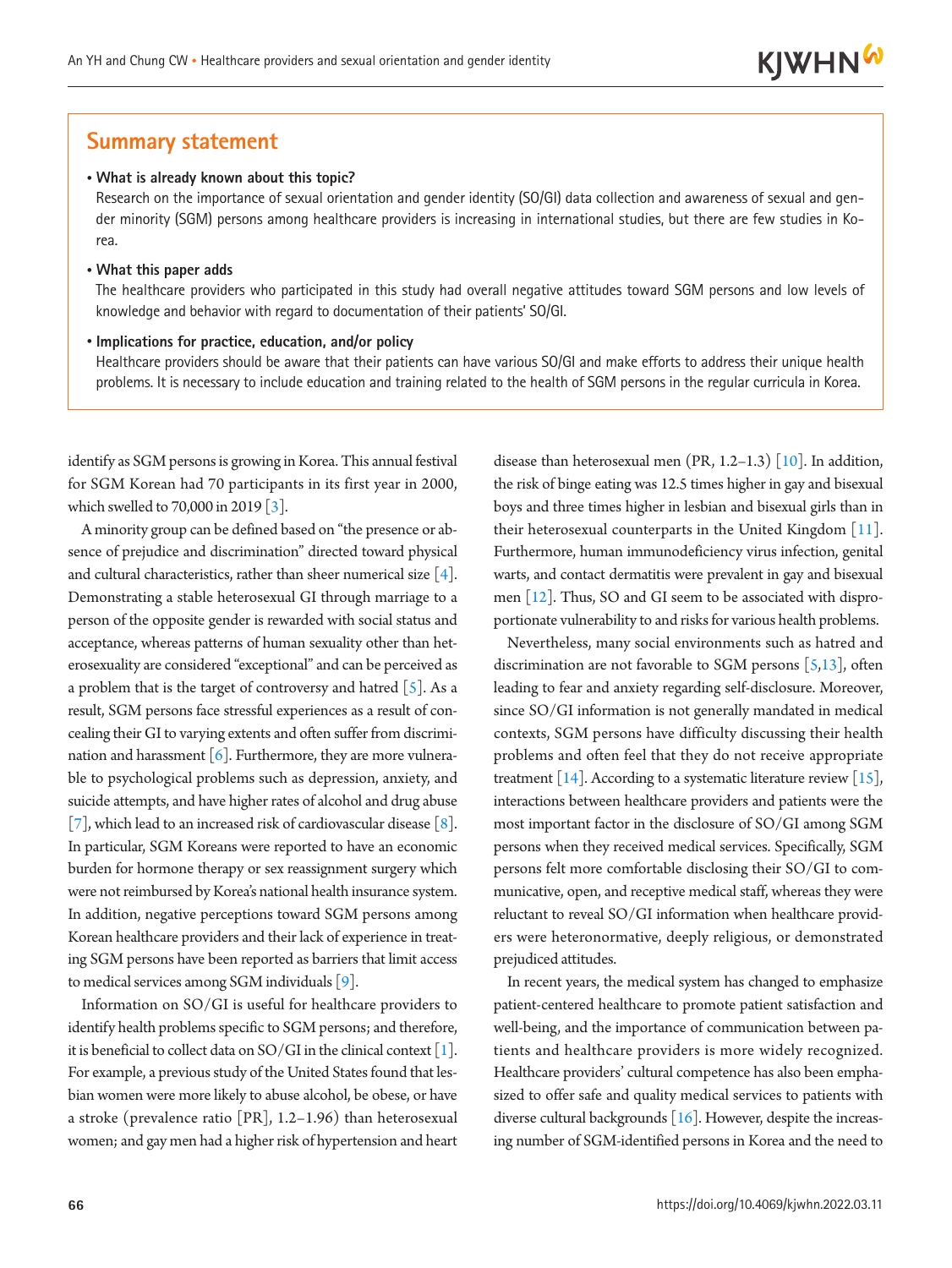assess and manage their health, there are still insufficient data on their health status  $[17]$  $[17]$  as well as interactions with healthcare providers. Therefore, this study aimed to investigate Korean healthcare providers' attitudes toward SGM persons and their levels of knowledge and behavior concerning the collection of SO/GI data, with the ultimate goal of alleviating health disparities faced by SGM Koreans and promoting holistic, patient-centered medical services.

## **Methods**

**Ethics statement:**This study was approved by the Institutional Review Board of Seoul National University (2007/003-006). Informed consent was obtained from the participants.

#### **Study design**

This cross-sectional survey employed a descriptive correlational design. This study was described in accordance with the STROBE (Strengthening the Reporting of Observational Studies in Epidemiology) guidelines (https:[//www.strobe-s](www.strobe-)tatement.org).

#### **Participants**

The inclusion criteria were licensed healthcare providers (physicians, dentists, Korean medicine doctors, midwives, and nurses) practicing at medical institutions (public health centers, clinics, primary hospitals, general hospitals, and tertiary general hospitals) in Korea, who understood the purpose of the study and voluntarily agreed to participate. The exclusion criteria were healthcare providers who did not have face-to-face contact with patients due to their specialty or those who were not involved in evaluations of patients' current conditions and medical history. The appropriate number of participants was estimated to be at least 120, using the G\*Power 3.10 program with a median effect size of .25, a significance level of . 05, and a power  $(1-\beta)$  of .80 [\[18](#page-8-4)]. Of the 139 respondents who voluntarily completed the online survey, two did not meet the selection criteria and were excluded. Thus, a total of 137 healthcare providers were included in the analysis, which was a suitable sample size for the independent sample t-test.

#### **Measurement tools**

#### *Healthcare providers' attitudes toward sexual and gender minority persons*

The attitudes of healthcare providers toward SGM persons were assessed using the revised scale of Prejudice Against Sexual and

Gender Diversity which was developed and modified by Costa et al. [\[19\]](#page-8-2). After obtaining permission from the developers, to ensure cultural sensitivity in utilizing the instrument in Korean, translation and back-translation processes were performed according to recommendations in the literature  $[20]$  $[20]$ . The tool consists of 18 items: nine for the factor of prejudice toward sexual diversity and nine for the factor of prejudice toward gender diversity. Rated on a 5-point Likert (strongly disagree, 1 to strongly agree, 5). To facilitate convenient interpretation of the study results, reverse coding was performed. That is, a higher point indicates a more positive attitudes toward SGM persons. In the study of Costa et al. [\[19](#page-8-2)], the validity of the tool was verified through confirmatory factor analysis, and the reliability was good (Cronbach's α of .93). In this study, Cronbach's α was .90, the item-level content validity index (ICVI) was .94 and the scale-level content validity index/averaging (S-CVI/Ave) was .98.

### *Knowledge concerning the collection of data on sexual orientation and gender identity*

Among the tools that Rose [\[21\]](#page-8-6) developed to evaluate culturally competent communication in hospital registration staff, we used the SO/GI Knowledge Scale after obtaining permission to translate from the original author. The tool consists of eight items on understanding the purpose of SO/GI data collection, patient safety issues, the meaning of terms, the importance of patients' SO/ GI, and the value of SO/GI information. Each item is rated on a 5-point Likert scale (strongly disagree, 1 to strongly agree, 5). A higher point indicates a higher level of knowledge about the documentation of patients' SO/GI. To verify content validity of the tool before translating and using it, two nursing professors and two nursing doctoral students were asked to assess whether the content of each question was valid using a 4-point Likert scale: "not appropriate at all (1 point)," "not suitable and needs correction (2 points)," "suitable but needs a little modification (3 points)," and "very appropriate (4 points)." The ICVI was 1.0 and the S-CVI/Ave was 1.0. The reliability of the original tool, as shown by Cronbach's α, was .95, and Cronbach's α was .87 in the current study.

### *Behavior concerning the collection of data on sexual orientation and gender identity*

Healthcare providers' level of behavior in SO/GI data collection was assessed using the Recommended Behavior Scale, also developed by Rose [\[21\]](#page-8-6). The four-item tool consists of how often SO/GI data are collected, whether a SO/GI collection form is used, whether the data are entered into the electronic system,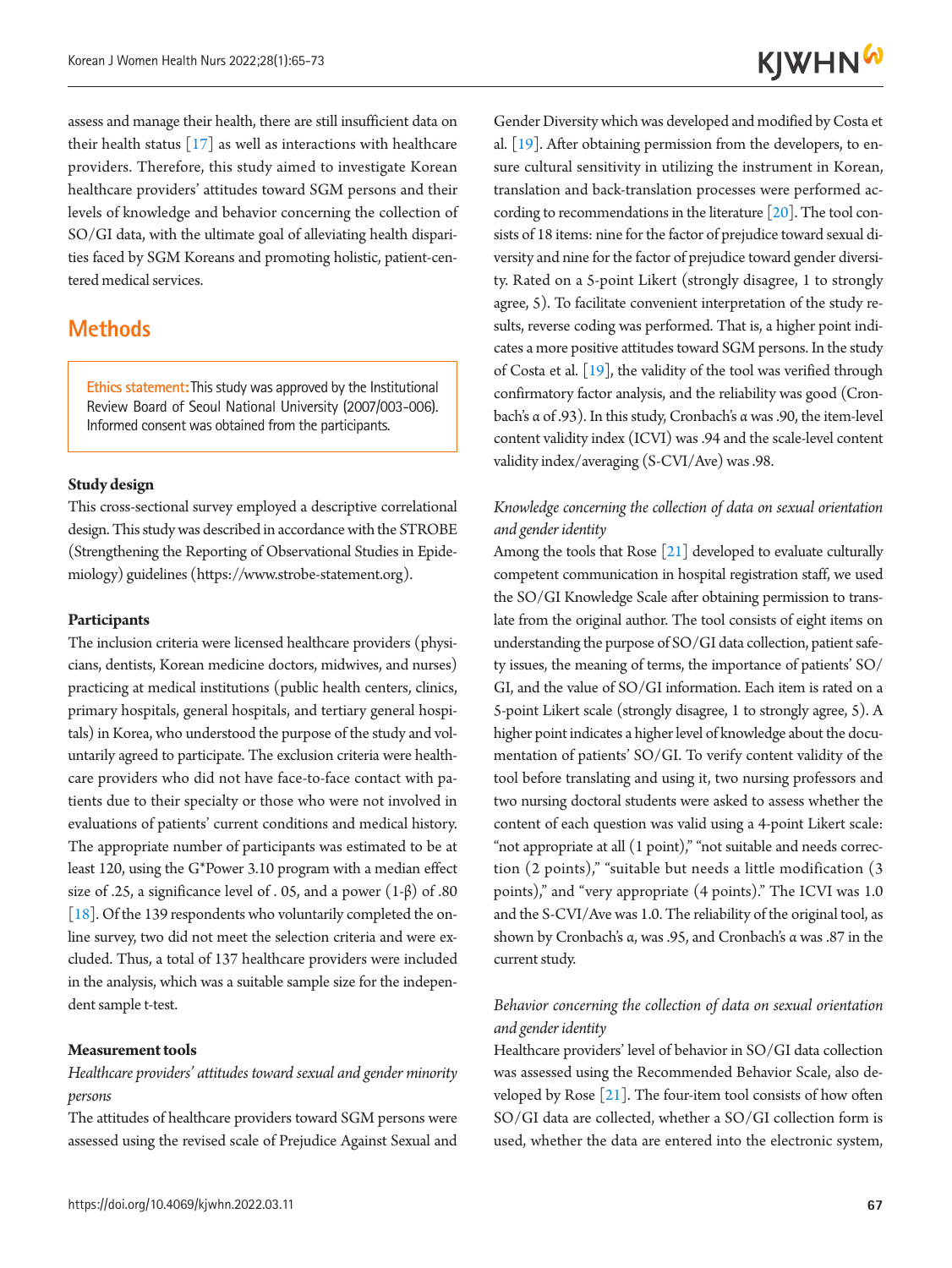and whether the patient's gender is entered based on guesswork. Each item is scored using a 5-point Likert scale (never, 1 to always, 5) and a higher point indicates greater data collection behavior. Cronbach's α in Rose's study [\[2](#page-8-4)1] was .86 and .78 for this study. The I-CVI was .92 and the S-CVI/Ave was .94 in the current study. In addition, an open-ended question was asked to elicit reasons for not collecting patients' SO/GI so that the respondents could freely elaborate.

#### *General characteristics*

The following eight items were investigated as general characteristics of participants: gender, age, religion, occupation, clinical career, clinical area, clinical experience in treating or providing nursing care for SGM persons, and educational experience on SGM persons.

#### *Data collection*

The data were collected from July 17 to August 31, 2020, and participants were recruited through convenience sampling by posting study flyers on social networking services for healthcare providers, e.g., Band (Naver, Seongnam, Korea), and Facebook (Meta Platforms, Menlo Park, CA, USA). Those who were willing to participate in the study were allowed to access the Google Surveys (Google LLC., Mountain View, CA, USA). A gift certificate was presented as a token of appreciation for participating in the study, and if the participant's phone number was left at the end of the questionnaire, the gift certificate was sent to the mobile phone.

#### **Data analysis**

The collected data were analyzed using IBM SPSS ver. 25.0 (IBM Corp., Armonk, NY, USA). The general characteristics were analyzed using descriptive statistics such as frequency, percentage, and mean. The Mann-Whitney U-test and Kruskal-Wallis test were used after normality testing to investigate differences in attitudes toward SGM persons, knowledge about collection of patients' SO/GI information, and the level of engagement in SO/ GI data collection behavior according to healthcare providers' general characteristics. The Bonferroni correction method was used as a *post-hoc* test. Spearman correlation coefficients were used to analyze relationships between the healthcare providers' attitudes toward SGM persons, their knowledge about the collection of patients' SO/GI information, and their level of SO/GI data collection behavior. Responses to the open-ended question on reasons for not collecting patients' SO/GI were grouped into common themes for frequency analysis.

### **Results**

#### **General characteristics of the participants**

Of the 137 healthcare providers, only nurses and physicians participated, of which the majority were nurses  $(n = 115, 83.9%)$ and women (n = 110, 80.3%). The mean age was  $33.23$  ( $\pm$  5.55) years (range, 22–59 years); 82 participants (59.8%) were 30 to 39 years of age. Thirty-six participants (26.3%) reported having a religion. Participants' clinical careers ranged from 1 year to 30 years (mean of 5.9 years), with 78 (56.9%) having less than 5 years of experience. The majority of the respondents had not experienced treating or providing nursing care for SGM persons  $(n = 104, 75.9%)$  and had not received education on SGM  $(n = 123, 89.8%)$  [\(Table 1](#page-3-0)). Participants' clinical area was asked using a narrative response, with the most special units of intensive care unit, emergency room, and kidney dialysis  $(n = 47,$ 34.3%), followed by internal medicine  $(n = 21, 15.3%)$ , surgery  $(n = 15, 11.0\%)$ , pediatrics  $(n = 9, 6.6\%)$ , obstetrics and gynecology ( $n = 8$ , 5.8%), and rehabilitation medicine ( $n = 6$ , 4.4%). In the case of the in-patient ward  $(n=21, 15.3%)$ , the exact parts were not filled in. Others  $(n = 10, 7.3%)$  were neurology, otolaryngology, psychiatry, and dermatology.

<span id="page-3-0"></span>

|  |  | Table 1. General characteristics of the healthcare providers $(N=137)$ |  |  |  |  |  |
|--|--|------------------------------------------------------------------------|--|--|--|--|--|
|--|--|------------------------------------------------------------------------|--|--|--|--|--|

| Characteristic                            | Categories   | $n$ (%) or mean $\pm$ SD<br>(range) |
|-------------------------------------------|--------------|-------------------------------------|
| Gender                                    | Women        | 110 (80.3)                          |
|                                           | Men          | 27(19.7)                            |
| Age (year)                                |              | $33.23 \pm 5.55$ (22-59)            |
|                                           | $20 - 29$    | 42 (30.7)                           |
|                                           | $30 - 39$    | 82 (59.8)                           |
|                                           | $\geq 40$    | 13(9.5)                             |
| Religion                                  | No           | 101 (73.7)                          |
|                                           | Yes          | 36(26.3)                            |
| Occupation                                | <b>Nurse</b> | 115(83.9)                           |
|                                           | Doctor       | 22(16.1)                            |
| Clinical career (year)                    |              | $5.89 \pm 4.92$ (1-30)              |
|                                           | < 5          | 78 (56.9)                           |
|                                           | $5 - 9$      | 32 (23.4)                           |
|                                           | $10 - 14$    | 18 (13.1)                           |
|                                           | $\geq 15$    | 9(6.6)                              |
| Clinical experience in treating or        | <b>No</b>    | 104(75.9)                           |
| providing nursing care for SGM<br>persons | Yes          | 33(24.1)                            |
| Educational experience on SGM             | No           | 123 (89.8)                          |
| persons                                   | Yes          | 14 (10.2)                           |

SGM: Sexual and gender minority.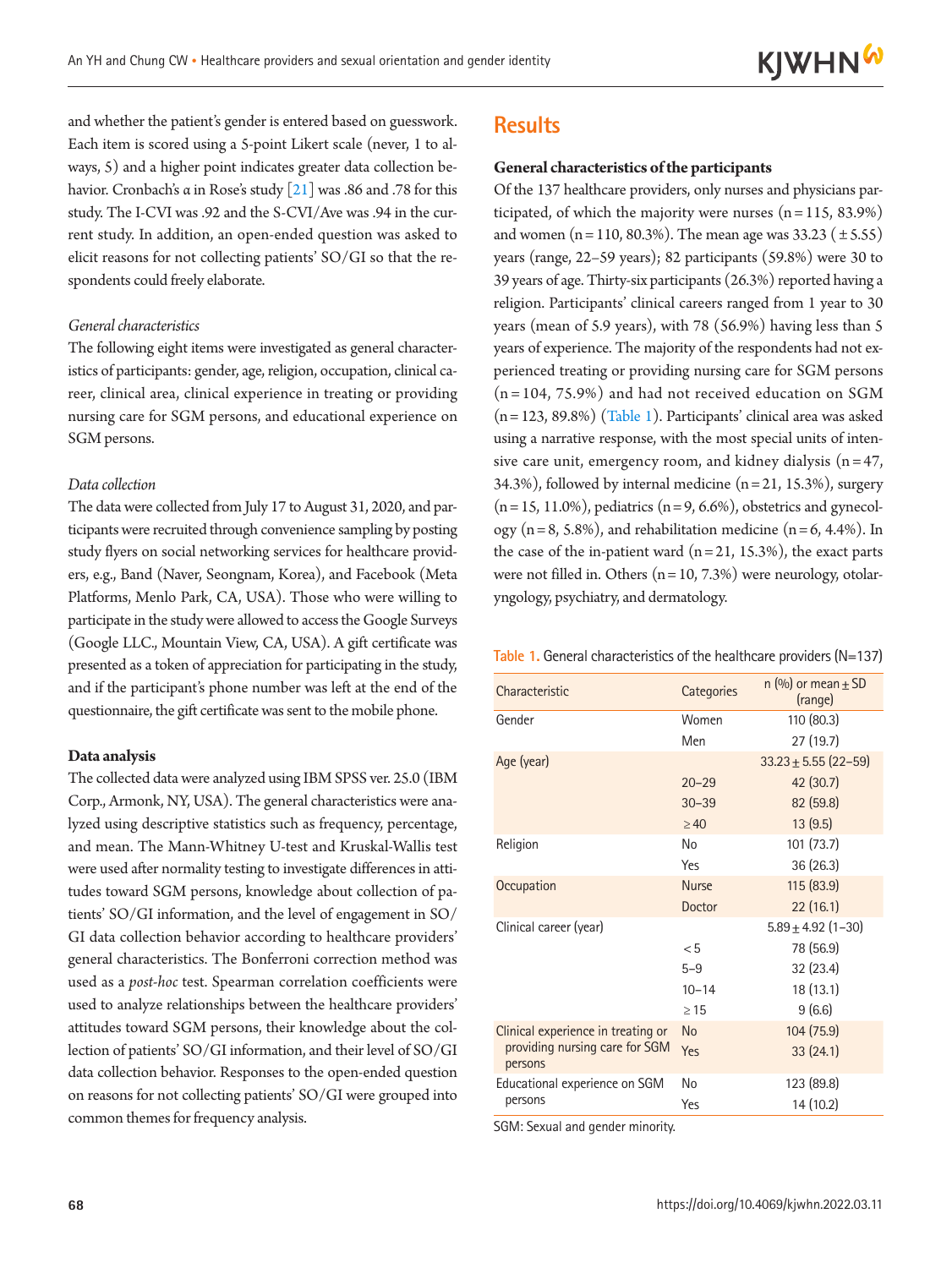#### **Differences in attitudes, knowledge, and behavior according to healthcare providers' general characteristics**

The median score for attitudes toward SGM persons was greater than mid-level at 60 (range, 24-84), and the point-average (based on a 5-point scale) was  $3.29 \pm 0.69$  points. There were no significant differences according to the healthcare providers' general characteristics [\(Table 2\)](#page-4-0).

The level of knowledge about collection of SO/GI information was greater than mid-level at 29 points (range, 16–40), and the point-average score was  $3.50 \pm 0.74$  on a 5-point scale. Knowledge was higher among healthcare providers in their 20s (*p*< . 001), those who were religious ( $p = .003$ ), and those who had clinical experience in treating or providing nursing care for SGM persons  $(p < .001)$  relative to their counterparts [\(Table 2](#page-4-0)).

The level of behavior in collecting SO/GI information was lower than mid-level at 8 points (range, 4–17), and the point-average score (based on a 5-point scale) was  $2.67 \pm 0.56$  points. Greater behaviors were found in women than in men ( $p < .001$ ), among respondents in their 20s and 30s than among those in their 40s ( $p < .001$ ), in unreligious than in religious respondents

 $(p < .001)$ , among nurses than among physicians  $(p = .003)$ , and in respondents with less than 10 years of clinical experience than in those with more than 10 years  $(p=.002)$  [\(Table 2](#page-4-0)).

#### **Correlations among key variables**

Healthcare providers' attitudes toward SGM persons were positively weakly correlated with their knowledge about SO/GI information collection  $(r=.20, p=.018)$ , but negatively weakly correlated with their engagement in information collection behavior ( $r = -.24$ ,  $p = .005$ ). In other words, healthcare providers with more positive attitudes toward SGM persons had higher levels of knowledge about the collection of SO/GI information, but those with more negative attitudes adhered more strictly to the collection of SO/GI information. No statistically significant correlation was found between knowledge and behavior related to the collection of SO/GI information [\(Table 3\)](#page-5-0).

#### **Reasons for not collecting SO/GI information**

Twenty-three participants described their reasons for not collecting SO/GI information. The most common reason was that they

#### <span id="page-4-0"></span>**Table 2.** Differences in major variables by healthcare providers' general characteristics (N=137)

| Variable                                        | Categories                      | $\mathsf{n}$ | <b>Attitudes toward SGM</b><br>persons |                     | Knowledge of the<br>collection SO/GI |                       | Behavior of the collection<br>SO/GI |                       |
|-------------------------------------------------|---------------------------------|--------------|----------------------------------------|---------------------|--------------------------------------|-----------------------|-------------------------------------|-----------------------|
|                                                 |                                 |              | Median (range)                         | p                   | Median (range)                       | p                     | Median (range)                      | p                     |
| Gender                                          | Women                           | 110          | $60.0(24 - 84)$                        | $.797*$             | $29.0(16-38)$                        | $.894*$               | $8.0(4-17)$                         | $< .001$ <sup>+</sup> |
|                                                 | Men                             | 27           | $59.0(31-83)$                          |                     | $28.0(17-40)$                        |                       | $6.0(4-11)$                         |                       |
| Age (year)                                      | $20 - 29^a$                     | 42           | $58.0(24-81)$                          | $.401+$             | $32.0(21-40)$                        | $< .001$ <sup>+</sup> | $6.0(4-17)$                         | $< .001$ <sup>+</sup> |
|                                                 | $30 - 39^{b}$                   | 82           | $60.0(42 - 84)$                        |                     | $25.0(16-38)$                        | (a > b, c)            | $9.0(4-15)$                         | (a, b > c)            |
|                                                 | $\geq 40^\circ$                 | 13           | $56.0(41-78)$                          |                     | $26.0(19-32)$                        |                       | $5.0(4-7)$                          |                       |
| Religion                                        | No                              | 101          | $60.0(25-81)$                          | $.943*$             | 26.0 (16-38)                         | $.003+$               | $9.0(4-17)$                         | $< .001$ <sup>*</sup> |
|                                                 | Yes                             | 36           | 58.5 (24-84)                           |                     | $31.5(19-40)$                        |                       | $6.0(4-15)$                         |                       |
| Occupation                                      | <b>Nurse</b>                    | 115          | $60.0(24 - 84)$                        | $.979^{+}$          | $29.0(16-40)$                        | $.399^{+}$            | $8.0(4-17)$                         | $.003*$               |
|                                                 | Doctor                          | 22           | $57.0(41-80)$                          |                     | $26.5(19-32)$                        |                       | $5.0(4-15)$                         |                       |
| Clinical career (year)                          | $< 5^{\circ}$                   | 78           | $62.0(24-83)$                          | $.741$ <sup>+</sup> | $30.0(17-40)$                        | $.382+$               | $9.0(4-17)$                         | $.002+$               |
|                                                 | $5-9^b$                         | 32           | $59.5(43-84)$                          |                     | 24.0 (16-38)                         |                       | $8.0(4-12)$                         | (a, b > c, d)         |
|                                                 | $10 - 14^c$                     | 18           | $56.0(41-78)$                          |                     | $27.0(19-35)$                        |                       | $5.5(4-11)$                         |                       |
|                                                 | $\geq 15^d$                     | 9            | 55.0 (41-78)                           |                     | 29.0 (22-34)                         |                       | $5.0(4-7)$                          |                       |
| Clinical experience in treating or providing No |                                 | 104          | $60.0(24-83)$                          | .310 <sup>†</sup>   | $26.0(16-38)$                        | $< .001$ <sup>*</sup> | $8.0(4-17)$                         | $.095*$               |
| nursing care for SGM persons                    | Yes                             | 33           | $63.0(30-84)$                          |                     | $32.0(24-40)$                        |                       | $7.0(4-15)$                         |                       |
| Educational experience on SGM persons           | No                              | 123          | $60.0(31-83)$                          | $.851*$             | 28.0 (16-40)                         | $.051$ <sup>*</sup>   | $8.0(4-17)$                         | $.190*$               |
|                                                 | Yes                             | 14           | $62.5(24-84)$                          |                     | $31.0(23-38)$                        |                       | $7.0(4-13)$                         |                       |
| Total                                           |                                 |              | $60.0(24 - 84)$                        |                     | $29.0(16-40)$                        |                       | $8.0(4-17)$                         |                       |
|                                                 | Possible range                  |              | $18 - 90$                              |                     | $8 - 40$                             |                       | $4 - 20$                            |                       |
|                                                 | Point-average,<br>mean $\pm$ SD |              | $3.29 + 0.69$                          |                     | $3.50 \pm 0.74$                      |                       | $2.67 \pm 0.56$                     |                       |

GI: Gender identity; SGM: sexual and gender minority; SO: sexual orientation.

p-value by <sup>+</sup>Kruskal-Wallis test and <sup>+</sup>Mann-Whitney U-test.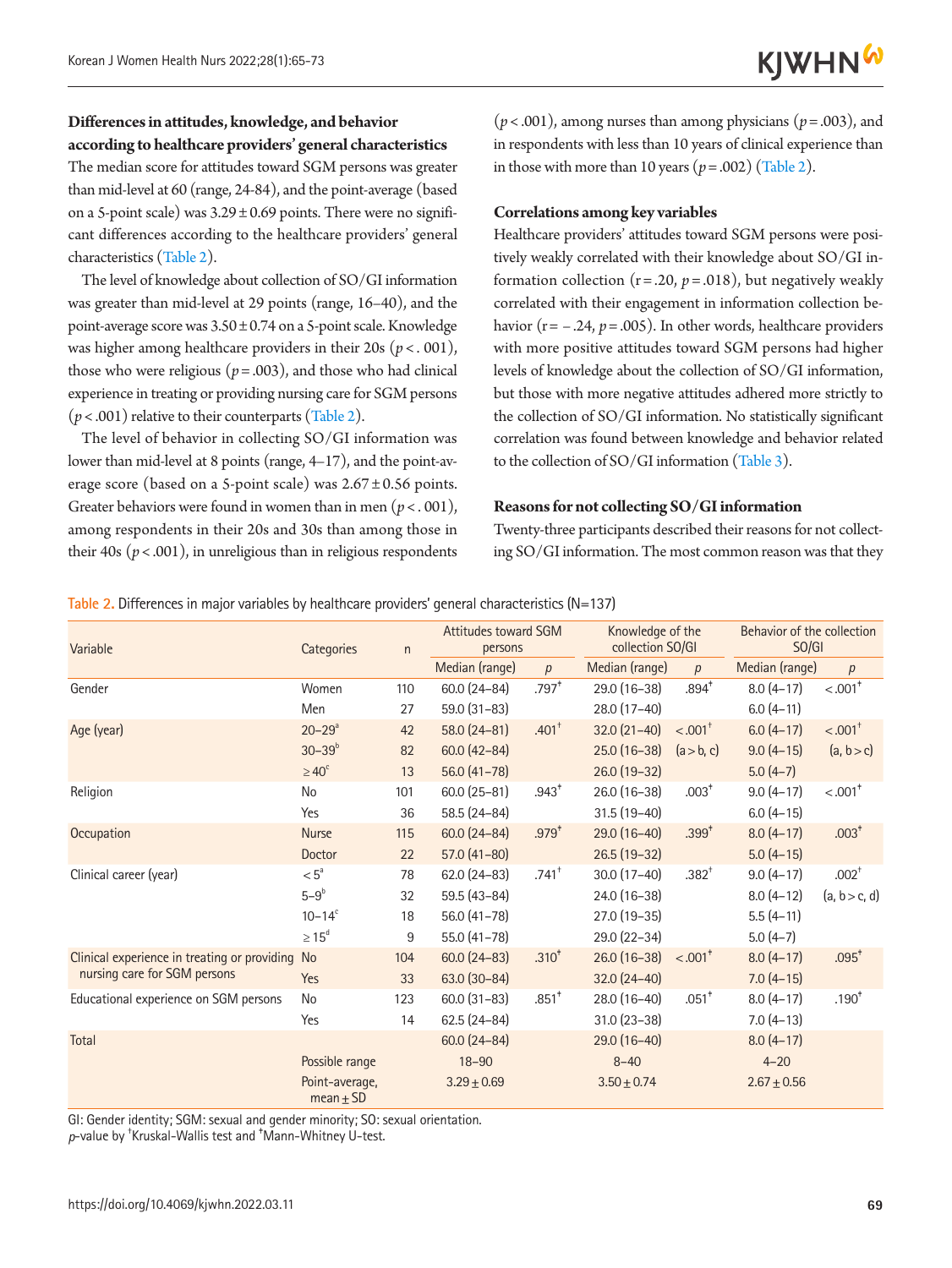

<span id="page-5-0"></span>**Table 3.** Correlations among attitudes toward SGM persons, knowledge, and behavior in collecting data on SO and GI in healthcare providers (N=137)

| Variable                          | Attitudes toward SGM persons<br>r(p) | Knowledge of the collection SO/GI<br>r(p) |
|-----------------------------------|--------------------------------------|-------------------------------------------|
| Attitudes toward SGM persons      |                                      |                                           |
| Knowledge of the collection SO/GI | .20(0.018)                           |                                           |
| Behavior of the collection SO/GI  | $-.24(.005)$                         | $-.16(.070)$                              |

GI: Gender identity; SGM: sexual and gender minority; SO: sexual orientation.

<span id="page-5-1"></span>**Table 4.** Reasons for not collecting sexual orientation and gender identity information (n=23)

| Reason                                   | n  |
|------------------------------------------|----|
| No need for medical treatment or nursing | 14 |
| Uncomfortable                            |    |
| Personal privacy issues                  |    |
| No section to designate                  |    |

did not feel the need for SO/GI information during treatment or nursing. In other words, SO/GI information was perceived as unnecessary for treatment or irrelevant to patients' medical conditions. Other reasons included feeling uncomfortable inquiring about SO/GI or not wanting patients to feel uncomfortable about disclosing their  $SO/GI$  (n = 4), and feeling "it was none of their business," i.e., that SO/GI is a matter of personal privacy and personal information  $(n = 4)$ . One respondent stated that there was no section designated to fill in SO/GI information in the patient intake form [\(Table 4\)](#page-5-1).

### **Discussion**

This study is the first to our knowledge to assess Korean healthcare providers' perceptions of SGM persons and collection of SO/GI information.

Negative attitudes and perceptions toward SGM persons in Korea have been reported in the Organisation for Economic Co-operation and Development (OECD) Social Indicators [\[22\]](#page-8-7). Compared to the OECD average score of 5.96, Korea scored 2.81 for acceptance of SGM persons, the fifth-lowest among the 36 member countries. Similar negative perceptions of SGM persons were also noted among the healthcare providers enrolled in this study. Specifically, the point-average attitude score was 3.29, the attitudes of our participants toward SGM persons were slightly more negative than the attitudes of reported in Brazilian high school teachers, students, and employees [\[23](#page-8-8)]. Although this study was limited by the small number of participants recruited through convenience sampling, the findings nonetheless indicate that perceptions of SGM persons in Korean nurses and physicians were as negative as those of the general public.

Due to the limited number of international studies on healthcare providers' level of basic knowledge on identifying their patients' SO/GI, it was difficult to make conclusive comparisons, but the level of knowledge in our study (point-average of  $3.50 \pm 0.74$ ) was lower than that reported (point-average of  $4.40 \pm 0.61$ ) by Rose [\[21](#page-8-6)] who developed the assessment tool and used in the United States. Thus, the participants of our study did not seem to have sufficient knowledge about why it is necessary to identify patients' SO/GI, how valuable the data are, and which associated patient-related safety issues exist. The World Health Organization (WHO) and the Association of American Medical Colleges recommend that universities and medical institutions provide education on SGM persons, and the United States, Canada, United Kingdom, and Japan have promoted the expansion of the curriculum dealing with the health of SGM persons [\[24](#page-8-9)]. In Korea, however, a class on SGM persons was offered for the first time in 2021 at one medical school, but it was an extra-curricular elective course open to only a few students. In the field of nursing, education about SGM persons is also lacking, indeed, a recent study showed that 91.6% of Korean nurses had never received SGM-related education  $[25]$  $[25]$ . Considering that the issue of SGM persons has not been covered in the medicine and nursing curricula in Korea, it is unsurprising that healthcare providers had a very low level of knowledge about the collection of patients' SO/GI data.

However, as demonstrated in this study, healthcare providers with experience in treating or providing care for SGM persons had higher levels of knowledge about SO/GI data collection, and their knowledge level was positively correlated with their attitudes toward SGM persons, indicating that education and experience can be associated factors. According to a systematic literature review by Morris et al. [\[26](#page-8-11)], educating medical students and healthcare providers about SGM persons contributed to improved knowledge about SGM health issues and decreased prejudice against them. Since knowledge acquired through education can likewise reduce prejudice, fear, and providing non-evidence-based medical services—all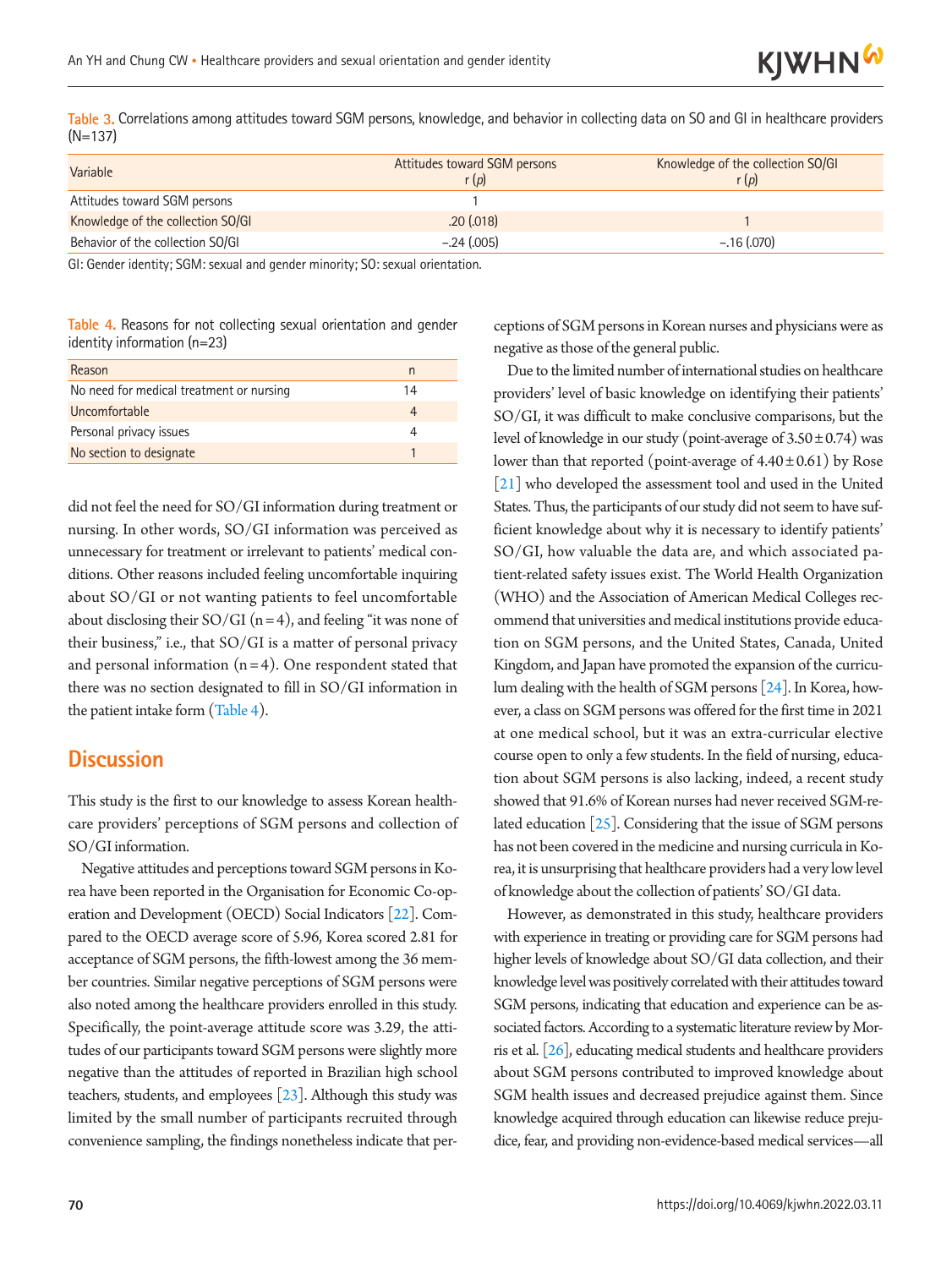of which can hinder the healthcare of SGM patients—curricula related to SGM persons should be further developed and expanded.

In the current study, healthcare providers' behavior of collecting SO/GI data was similar to that reported for hospital registration personnel by Rose [\[21](#page-8-6)], who developed the tool. Recently, with the support of the Human Rights Campaign Foundation, the largest civil rights organization in the United States, a growing number of medical institutions have adopted SGM-inclusive policies and practices [\[27](#page-8-12)]. According to the 2020 Healthcare Equality Index investigation of 765 registered medical institutions [\[27\]](#page-8-12), 64% indicated that a patient's sexual and gender orientation could be explicitly identified in their electronic health records, and 87% reported that there were explicit ways to capture a patient's GI. It was also emphasized to identify information on SO/GI in the context of the coronavirus disease 2019 (COVID-19) pandemic due to employment inequalities, as SGM people are more likely to work or live in densely populated areas with relatively high infection rates [\[28\]](#page-8-13). Furthermore, health disparities related to obesity and cardiovascular disease could be further exacerbated by COVID-19. Accordingly, it is expected that more and more institutions will offer ways to collect data on patients' SO/GI in the future.

In this study, healthcare providers with more positive attitudes toward SGM persons were paradoxically less likely to inquire about their patients' SO/GI. Some healthcare providers seem to think that collecting information on SO/GI is unnecessary because they provide the same medical services to SGM persons as to other patients, except for reproductive health problems. Some may also perceive that SGM patients may be fearful of discrimination after disclosure [\[29](#page-8-14)]. In the current study, healthcare providers who did not collect SO/GI information responded that collecting SO/GI data was unnecessary and had more disadvantages (e.g., patient discomfort and infringement of privacy) than advantages. Thus, it can be inferred that healthcare providers who were more supportive of SGM patients were less likely to collect SO/ GI data. However, a recent study [\[30](#page-8-15)] showed that while approximately 80% of healthcare providers believed that SGM persons would refuse to disclose their SO/GI or would be offended, this was found to be true for only approximately 10% of SGM persons; instead, the majority of the respondents perceived that disclosure of SO/GI would facilitate individualized patient care, suggesting the need to change healthcare providers' perspectives on documenting SO/GI.

This study also found that participants who were younger than 40 years and those with less than 10 years of clinical experience were more likely to collect SO/GI information. This may indicate that recent social changes have influenced the perceptions of the

**KJWHN<sup>W</sup>** younger generation of healthcare providers. In the past, SGM persons were considered "abnormal," but awareness of issues related to SGM persons' human rights has been raised in the arts and cultural

sectors [\[31](#page-8-16)]. Religious healthcare providers had higher levels of knowledge about the documentation of SO/GI data, but their behavior levels were low. However, since there are no data to compare with the results of the current study, future research needs to focus on identifying changes in medical practitioners' religious perceptions and behavioral patterns toward SGM persons. Furthermore, in our study, nurses accounted for the majority of study participants and they more often collected SO/GI data as compared to physician participants. This might suggest that nurses have more interest in SGM persons and more enthusiasm for voicing their opinions, which led to their higher study participation. Accordingly, future studies including a wider spectrum of healthcare providers are necessary, as well as studies on their needs regarding approaches and solutions to SGM persons' health issues.

Healthy People 2030 [\[32](#page-8-17)], a national public health and health promotion plan published every decade by the U.S. Department of Health and Human Services, includes population data aimed at improving the health, safety, and well-being of SGM persons. It focuses on the collection of data on health issues of SGM persons and improvement of the health of SGM youth. In Korea, Health Plan 2030 [\[33](#page-8-18)], a comprehensive national health promotion plan, suggests mid- to long-term policy directions for disease prevention and health promotion and a vision to secure health equity by referring to the announcements of the WHO and the U.S. Healthy People 2030 [\[32](#page-8-17)]. However, it currently includes only acquired immune deficiency syndrome screening and treatment as a measure relevant to infectious diseases prevention among SGM persons. Therefore, changes should be made to health promotion policies in Korea to bring them in line with international trends, which include the collection of health data on SGM persons to resolve healthcare disparities.

As this study was based on a small sample of relatively young participants who were mostly nurses, the results may not be generalizable to all healthcare providers. In addition, the choice of instruments with good psychometric properties to evaluate SO/GI were limited. Despite these limitations, as the first effort in Korea to our knowledge, to identify healthcare providers' attitudes toward SGM persons and knowledge and behavior concerning the collection of SO/GI information, it offers significant information to explore ways to resolve health inequality and suggest future directions in healthcare.

In conclusion, based on the results of this study, we would like to make the following suggestions. Healthcare providers should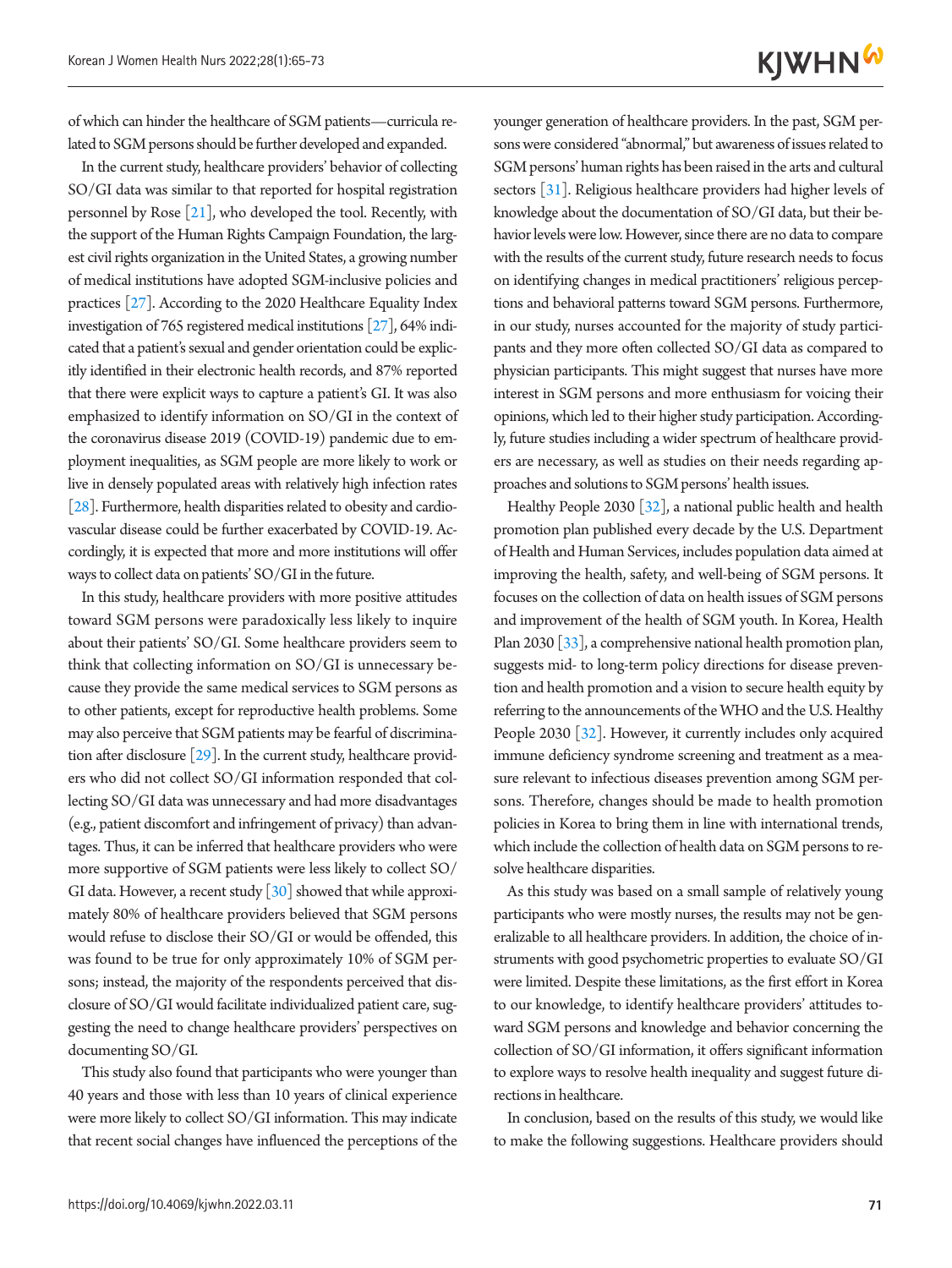be aware that their patients can have various SO/GI and make efforts to address their unique health problems. To this end, it is necessary for nursing schools and medical institutions in Korea to include education and training related to the health of SGM persons in their regular curricula. Second, further research needs to be conducted to develop a tool with verified validity for the evaluation of healthcare providers' collection of SO/GI information. It is also necessary to devise and utilize a standardized script or form that can be used to collect patients' SO/GI information.

# **ORCID**

YunHui An, https://orcid.org/0000-0002-8876-2696 ChaeWeon Chung, https://orcid.org/0000-0002-4781-6512

# **Authors' contributions**

Conceptualization: An YH, Chung CW; Data analysis: An YH; Formal analysis: Chung CW; Writing–original draft of the article: An YH; Writing–review & editing: Chung CW.

# **Conflict of interest**

ChaeWeon Chung has been editor of *Korean Journal of Women Health Nursing* since 2020. She was not involved in the review of this article and has no other conflicts of interest to declare.

# **Funding**

None.

# **Data availability**

Please contact the corresponding author for data availability.

# **Acknowledgments**

None.

### **References**

- <span id="page-7-0"></span>1. Sexual and Gender Minority Research Office. NIH FY 2021– 2025 Strategic plan to advance research on the health and well-being of sexual and gender minorities. Bethesda, MD: National Institutes of Health; 2019. 19 p.
- <span id="page-7-1"></span>2. Jones JM. LGBT identification rises to 5.6% in latest U.S. esti-

mate [Internet]. Washington, D.C.: Gallup; 2021 Feb 24 [cited 2022 Mar 22]. Available from: https://news.gallup.com/ poll/329708/lgbt-identification-rises-latest-estimate.aspx

- <span id="page-7-2"></span>3. Park DH. Ambassadors from six countries announced their first joint position, "The international community will continue to support the queer culture festival." The Hankyoreh. 2019 Jun 2; Sect. Human rights welfare.
- <span id="page-7-3"></span>[4. Seok SH, Chang A. Change of discriminatory territories and](https://doi.org/10.22862/kjsr.2016.17.1.003)  [attitudes in Korea. Hanguksahoe. 2016;17\(1\):81-122. https://](https://doi.org/10.22862/kjsr.2016.17.1.003) [doi.org/10.22862/kjsr.2016.17.1.003](https://doi.org/10.22862/kjsr.2016.17.1.003)
- <span id="page-7-4"></span>5. Korean Association for LGBTI Studies. Rainbows want more colors: beyond the hate of LGBTQ, with the expansion of human rights. Seoul: Changbi Publishers; 2019. 370 p.
- <span id="page-7-5"></span>6. Kosciw JG, Greytak EA, Palmer NA, Boesen MJ. The 2013 national school climate survey: the experiences of lesbian, gay, bisexual and gender and transgender youth in our nation's schools. New York: GLSEN; 2014. 139 p.
- <span id="page-7-6"></span>[7. Plöderl M, Tremblay P. Mental health of sexual minorities. A](https://doi.org/10.3109/09540261.2015.1083949)  [systematic review. Int Rev Psychiatry. 2015;27\(5\):367-385.](https://doi.org/10.3109/09540261.2015.1083949)  <https://doi.org/10.3109/09540261.2015.1083949>
- <span id="page-7-7"></span>[8. Caceres BA, Brody A, Luscombe RE, Primiano JE, Marusca P,](https://doi.org/10.2105/AJPH.2016.303630)  [Sitts EM, et al. A systematic review of cardiovascular disease](https://doi.org/10.2105/AJPH.2016.303630)  [in sexual minorities. Am J Public Health. 2017;107\(4\):](https://doi.org/10.2105/AJPH.2016.303630) [e13-e21. https://doi.org/10.2105/AJPH.2016.303630](https://doi.org/10.2105/AJPH.2016.303630)
- <span id="page-7-8"></span>[9. Lee H, Park J, Choi B, Yi H, Kim SS. Experiences of and bar](https://doi.org/10.4178/epih.e2018005)[riers to transition-related healthcare among Korean trans](https://doi.org/10.4178/epih.e2018005)[gender adults: focus on gender identity disorder diagnosis,](https://doi.org/10.4178/epih.e2018005)  [hormone therapy, and sex reassignment surgery. Epidemio](https://doi.org/10.4178/epih.e2018005)l Health. 2018;40:e2018005. https://doi.org/10.4178/epih. e2018005
- <span id="page-7-9"></span>1[0. Jackson CL, Agénor M, Johnson DA, Austin SB, Kawachi I.](https://doi.org/10.1186/s12889-016-3467-1)  [Sexual orientation identity disparities in health behaviors,](https://doi.org/10.1186/s12889-016-3467-1)  [outcomes, and services use among men and women in the](https://doi.org/10.1186/s12889-016-3467-1)  [United States: a cross-sectional study. BMC Public Health](https://doi.org/10.1186/s12889-016-3467-1). 2016;16(1):807. https://doi.org/10.1186/s12889-016-3467-1
- <span id="page-7-10"></span>1[1. Calzo JP, Austin SB, Micali N. Sexual orientation disparities](https://doi.org/10.1007/s00787-018-1145-9)  [in eating disorder symptoms among adolescent boys and](https://doi.org/10.1007/s00787-018-1145-9)  [girls in the UK. Eur Child Adolesc Psychiatry. 2018;27](https://doi.org/10.1007/s00787-018-1145-9) [\(11\):1483-1490. https://doi.org/10.1007/s00787-018-1145-9](https://doi.org/10.1007/s00787-018-1145-9)
- <span id="page-7-11"></span>1[2. Shover CL, DeVost MA, Beymer MR, Gorbach PM, Flynn](https://doi.org/10.2105/AJPH.2018.304751)  [RP, Bolan RK. Using sexual orientation and gender identity](https://doi.org/10.2105/AJPH.2018.304751)  [to monitor disparities in HIV, sexually transmitted infections,](https://doi.org/10.2105/AJPH.2018.304751)  [and viral hepatitis. Am J Public Health. 2018;108\(S4\):S277](https://doi.org/10.2105/AJPH.2018.304751)- S283. https://doi.org/10.2105/AJPH.2018.304751
- <span id="page-7-12"></span>13. [Truman JL, Morgan RE, Gilbert T, Vaghela P. Measuring sex](https://doi.org/10.2478/JOS-2019-0035)[ual orientation and gender identity in the national crime vic-](https://doi.org/10.2478/JOS-2019-0035)